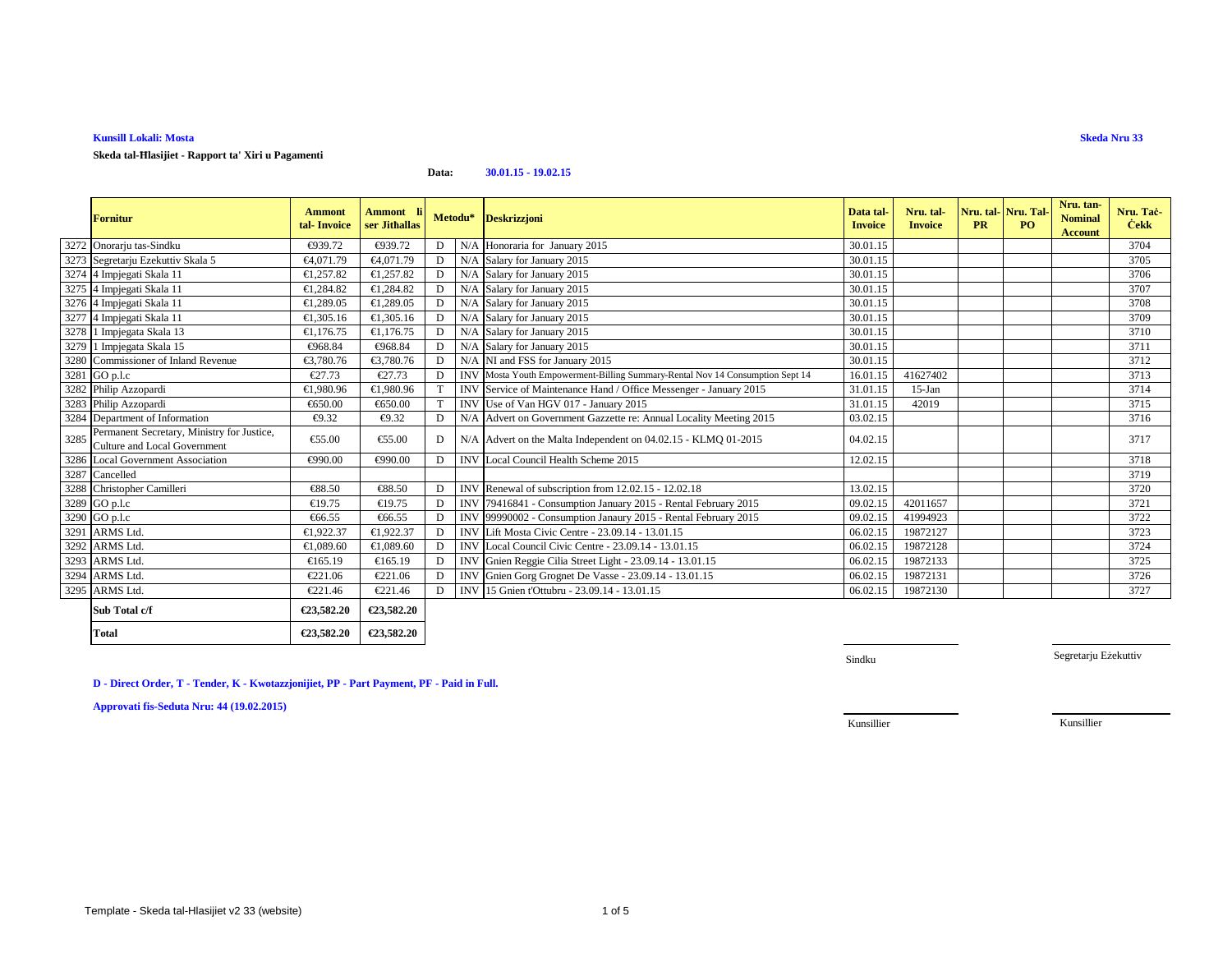# **Kunsill Lokali: Mosta**

### **Skeda tal-Ħlasijiet - Rapport ta' Xiri u Pagamenti**

#### **Data:30.01.15 - 19.02.15**

| <b>Fornitur</b>                | <b>Ammont</b> tal-<br><b>Invoice</b> | Ammont li<br>ser Jithallas |   |            | Metodu* Deskrizzjoni                                                  | Data tal-<br><b>Invoice</b> | Nru. tal-<br><b>Invoice</b> | <b>PR</b> | Nru. tal-Nru. Tal-<br>PO <sub>1</sub> | Nru. tan-<br><b>Nominal</b><br><b>Account</b> | Nru. Tač-<br><b>Cekk</b> |
|--------------------------------|--------------------------------------|----------------------------|---|------------|-----------------------------------------------------------------------|-----------------------------|-----------------------------|-----------|---------------------------------------|-----------------------------------------------|--------------------------|
| 3296 Anna Maria Grech          | €600.00                              |                            |   |            | <b>INV</b> Youth Work Services November 2014                          | 01.12.14                    | 11/14                       |           |                                       | G <sub>32</sub>                               | 3728                     |
| 3297 Anna Maria Grech          | €600.00                              | €1,200.00                  | D |            | <b>INV</b> Youth Work Services December 2014                          | 02.01.15                    | 12/14                       |           |                                       | G <sub>32</sub>                               | 3728                     |
| 3298 Belluardo Costruzioni SRL | €2,490.00                            | €2,490.00                  |   | <b>INV</b> | Supply of Stone Pavement or Mosta Square payment on A/C               | 30.01.15                    | 03/2015                     |           |                                       |                                               | 3729                     |
| 3299 C&X Ironmongery           | €75.14                               | €75.14                     | D | <b>INV</b> | Various Maintenance Items                                             | 06.11.14                    | 8204                        |           |                                       | C <sub>105</sub>                              | 3730                     |
| 3300 CH Formosa Company Ltd.   | €5,089.08                            | €5,089.08                  |   | <b>INV</b> | Rent of Day Centre (7.11.14-6.2.15) Rent of Garage (23.11.14-22.2.15) | 11.11.14                    | CAR/4/14                    |           |                                       | C79                                           | 3731                     |
| 3301 Citadel Insurance         | €87.80                               | €87.80                     |   | <b>INV</b> | Insurance cover period 01.05.14 - 30.04.15                            | 17.10.14                    | GPA10203                    |           |                                       | C <sub>36</sub>                               | 3732                     |
| 3302 Compunet Ltd.             | €105.82                              | €105.82                    | D |            | INV Supply of Toners                                                  | 18.12.14                    | 011771                      |           | 865-14                                | C <sub>39</sub>                               | 3733                     |
| 3303 Doris Agius               | €60.00                               |                            | D | <b>INV</b> | Entertainment for Xmas Party for Elderly                              | 23.12.14                    | 14301                       |           | 863-14                                |                                               | 3734                     |
| 3304 Doris Agius               | €60.00                               | €120.00                    | D |            | INV Entertainment for Carnival Party for Elderly                      | 13.02.15                    | 14302                       |           | 892.15                                |                                               | 3734                     |
| 3305 datatrak IT Services      | €7.07                                |                            | D |            | INV LES Octoberr 2014                                                 | 31.10.14                    | 1010980                     |           |                                       |                                               | 3735                     |
| 3306 datatrak IT Services      | €94.16                               | €101.23                    | D | <b>INV</b> | LES November 2014                                                     | 30.11.14                    | 1011005                     |           |                                       |                                               | 3735                     |
| 3307 Ell's Urban Services Ltd. | €2,452.12                            |                            |   | <b>INV</b> | Patching in Triq Dun Karm                                             | 14.11.14                    | Bill 1                      |           |                                       | E15                                           | 3736                     |
| 3308 Ell's Urban Services Ltd. | €1,384.89                            |                            |   | <b>INV</b> | Patching in Triq ic-Ciklisti                                          | 14.11.14                    | Bill 1                      |           |                                       | E15                                           | 3736                     |
| 3309 Ell's Urban Services Ltd. | €860.25                              |                            |   | <b>INV</b> | Patching in Triq il-Monti                                             | 14.11.14                    | Bill 1                      |           |                                       | E15                                           | 3736                     |
| 3310 Ell's Urban Services Ltd. | €857.58                              |                            |   | <b>INV</b> | Patching in Triq Serafin Zarb                                         | 14.11.14                    | Bill 1                      |           |                                       | E15                                           | 3736                     |
| 3311 Ell's Urban Services Ltd. | €532.37                              |                            |   | <b>INV</b> | Patching in Triq il-Ballata                                           | 14.11.14                    | Bill 1                      |           |                                       | E15                                           | 3736                     |
| 3312 Ell's Urban Services Ltd. | €255.11                              |                            |   | <b>INV</b> | Patching in Triq S. Fiteni                                            | 14.11.14                    | Bill 1                      |           |                                       | E15                                           | 3736                     |
| 3313 Ell's Urban Services Ltd. | €319.89                              |                            |   | <b>INV</b> | Patching in Triq it-Tahhan                                            | 14.11.14                    | Bill 1                      |           |                                       | E15                                           | 3736                     |
| 3314 Ell's Urban Services Ltd. | €1,265.16                            |                            |   | <b>INV</b> | Patching in Triq Alofju Wignacourt                                    | 14.11.14                    | Bill 1                      |           |                                       | E15                                           | 3736                     |
| 3315 Ell's Urban Services Ltd. | €406.08                              |                            |   | <b>INV</b> | Patching in Triq il-Bdoti                                             | 14.11.14                    | Bill 1                      |           |                                       | E15                                           | 3736                     |
| Sub Total c/f                  | €17,602.52                           | €9,269.07                  |   |            |                                                                       |                             |                             |           |                                       |                                               |                          |

| ISUD 10tal C/I              | €17.002.52 | €9,209,07  |
|-----------------------------|------------|------------|
| Sub Total b/f (page 1 of 5) | €23.582.20 | €23.582.20 |
| Total                       | €41.184.72 | €32,851.27 |

**T** Sindku and the state of the state of the state of the state of the state of the state of the state of the state of the state of the state of the state of the state of the state of the state of the state of the state of

Segretarju Eżekuttiv

**D - Direct Order, T - Tender, K - Kwotazzjonijiet, PP - Part Payment, PF - Paid in Full.**

**Approvati fis-Seduta Nru: 44 (19.02.2015)**

Kunsillier

Kunsillier

# **Skeda Nru 33**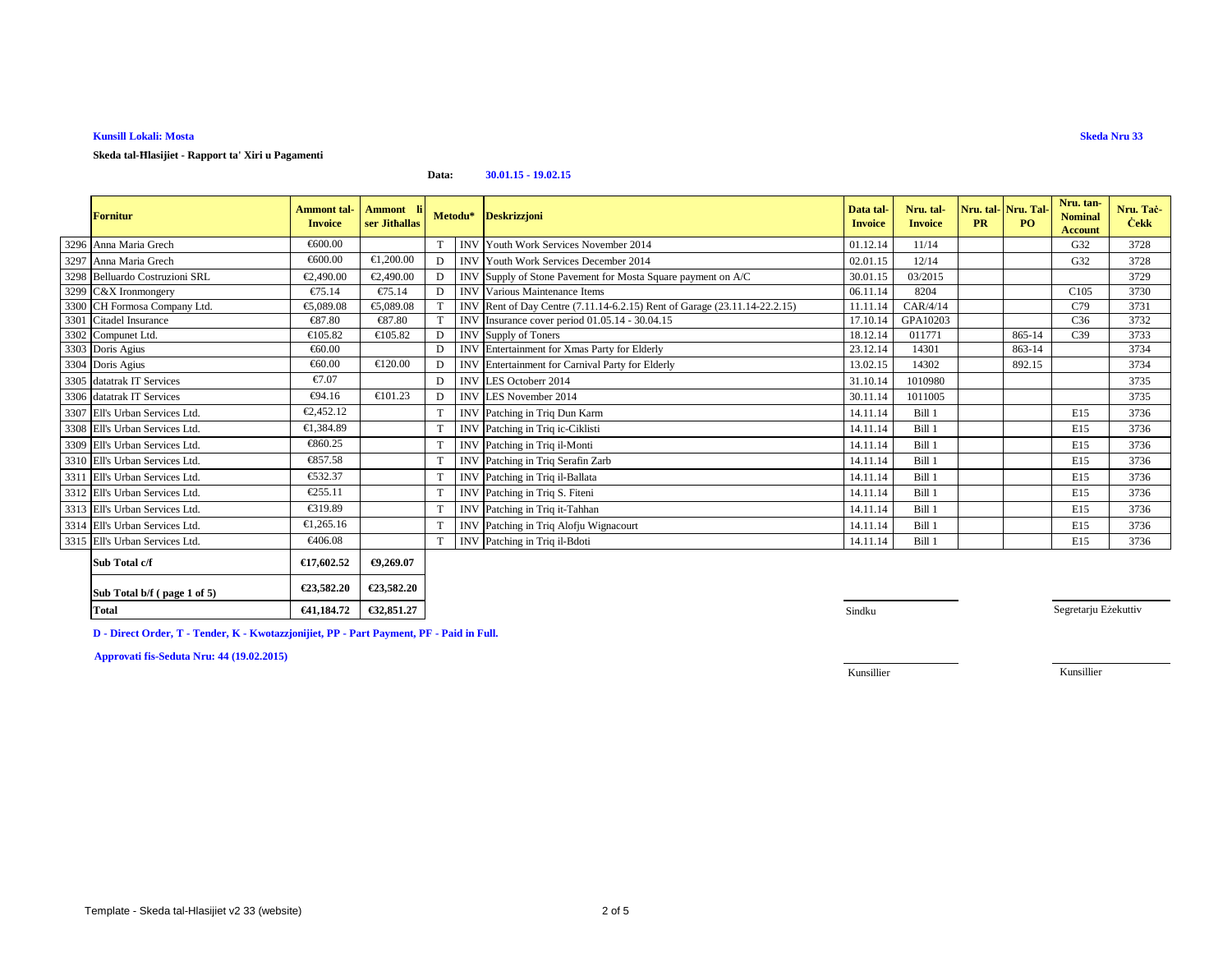# **Kunsill Lokali Mosta**

## **Skeda tal-Hlasijiet - Rapport ta' Xiri u Pagamenti**

**Data:30.01.15 - 19.02.15**

|      | <b>Fornitur</b>                            | <b>Ammont</b> tal-<br><b>Invoice</b> | <b>Ammont</b><br>ser Jithallas |   |            | Metodu* Deskrizzjoni                                       | Data tal-<br><b>Invoice</b> | Nru. tal-<br><b>Invoice</b> | Nru. tal-Nru. Tal<br><b>PR</b> | PO. | Nru. tan-<br><b>Nominal</b><br><b>Account</b> | Nru. Tač-<br><b>Cekk</b> |
|------|--------------------------------------------|--------------------------------------|--------------------------------|---|------------|------------------------------------------------------------|-----------------------------|-----------------------------|--------------------------------|-----|-----------------------------------------------|--------------------------|
|      | 3316 Ell's Urban Services Ltd.             | €888.41                              |                                |   |            | INV Patching in Triq Antonio Miruzzi                       | 14.11.14                    | Bill 1                      |                                |     | E15                                           | 3736                     |
|      | 3317 Ell's Urban Services Ltd.             | €66.12                               |                                | T |            | INV Patching in Triq Valletta                              | 14.11.14                    | Bill 1                      |                                |     | E15                                           | 3736                     |
|      | 3318 Ell's Urban Services Ltd.             | €113.53                              |                                | T |            | INV Patching in Triq il-Bennej                             | 14.11.14                    | Bill 1                      |                                |     | E15                                           | 3736                     |
|      | 3319 Ell's Urban Services Ltd.             | €121.00                              |                                | T |            | INV Patching in Triq 1-Gholloeq                            | 14.11.14                    | Bill 1                      |                                |     | E15                                           | 3736                     |
|      | 3320 Ell's Urban Services Ltd.             | €290.13                              |                                | T |            | INV Patching in Triq Arturu Mercieca                       | 14.11.14                    | Bill 1                      |                                |     | E15                                           | 3736                     |
|      | 3321 Ell's Urban Services Ltd.             | €186.86                              |                                | T |            | INV Patching in Triq il-Karrettunier                       | 14.11.14                    | Bill 1                      |                                |     | E15                                           | 3736                     |
|      | 3322 Ell's Urban Services Ltd.             | €37.77                               |                                | T |            | INV Patching in Triq Nikolo Isuard                         | 14.11.14                    | Bill 1                      |                                |     | E15                                           | 3736                     |
|      | 3323 Ell's Urban Services Ltd.             | €159.56                              |                                | T |            | INV Patching in Triq il-Kostituzzjoni                      | 14.11.14                    | Bill 1                      |                                |     | E15                                           | 3736                     |
|      | 3324 Ell's Urban Services Ltd.             | €13.83                               |                                | T |            | INV Patching in Triq San Gwann                             | 14.11.14                    | Bill 1                      |                                |     | E15                                           | 3736                     |
|      | 3325 Ell's Urban Services Ltd.             | €528.01                              |                                | T |            | INV Patching in Triq Weghset il-Plejju                     | 14.11.14                    | Bill 1                      |                                |     | E15                                           | 3736                     |
|      | 3326 Ell's Urban Services Ltd.             | €96.82                               |                                | T |            | INV Patching in Triq it-Trinkatur                          | 14.11.14                    | Bill 1                      |                                |     | E15                                           | 3736                     |
|      | 3327 Ell's Urban Services Ltd.             | €185.38                              |                                | T |            | INV Patching in Triq 1-Ghonella                            | 14.11.14                    | Bill 1                      |                                |     | E15                                           | 3736                     |
|      | 3328 Ell's Urban Services Ltd.             | €199.79                              |                                | T |            | INV Patching in Triq Antonio Miruzzi                       | 14.11.14                    | Bill 1                      |                                |     | E15                                           | 3736                     |
| 3329 |                                            | $-610,000,00$                        |                                |   |            | Less amount re: Payment on Account paid by chq 3666        | 29.01.15                    |                             |                                |     |                                               | 3736                     |
|      | 3330 Ell's Urban Services Ltd.             | $-€189.00$                           | €1,031.66                      |   |            | To set off against our Invoice 70/2014                     | 23.12.14                    |                             |                                |     |                                               | 3736                     |
|      | 3331 E.L.C Ltd.                            | €3,380.83                            | €3,380.83                      |   | <b>INV</b> | Cleaning and Maintenance of Parksand GardenNovembe 2014    | 30.11.14                    | 011624                      |                                |     | E22                                           | 3737                     |
|      | 3332 Frankie Mifsud                        | €831.25                              | €831.25                        |   | <b>INV</b> | Maintanance & Cleaning for the Public Convenience Nov 2014 | 30.11.14                    | 30                          |                                |     | F <sub>29</sub>                               | 3738                     |
|      | 3333 Galea Curmi Engineering Consultants   | €408.81                              | €408.81                        |   | <b>INV</b> | ContractManager Fee November 2014                          | 28.11.14                    | 2674                        |                                |     | G37                                           | 3739                     |
|      | 3334 The Guard & Warden Service House Ltd. | €221.76                              | €221.76                        | D | <b>INV</b> | Traffic Mnagement for December 2014                        | 31.12.14                    | GS001546                    |                                |     |                                               | 3740                     |
|      | 3335 GeoMatix                              | €188.80                              | €188.80                        | D | <b>INV</b> | Setting out markings for retail and kioskareas             | 19.09.11                    | 630                         |                                |     | G61                                           | 3741                     |
|      | Sub Total c/f                              | $-62,270.34$                         | €6,063.11                      |   |            |                                                            |                             |                             |                                |     |                                               |                          |
|      | Sub Total b/f (page 2 of 5)                | €41,184.72                           | €32,851.27                     |   |            |                                                            |                             |                             |                                |     |                                               |                          |

 **€38,914.38 €38,914.38**8. Sindku **D - Direct Order, T - Tender, K - Kwotazzjonijiet, PP - Part Payment, PF - Paid in Full.**

**Approvati fis-Seduta Nru: 44 (19.02.2015)**

**Total**

Kunsillier

Kunsillier

Segretarju Eżekuttiv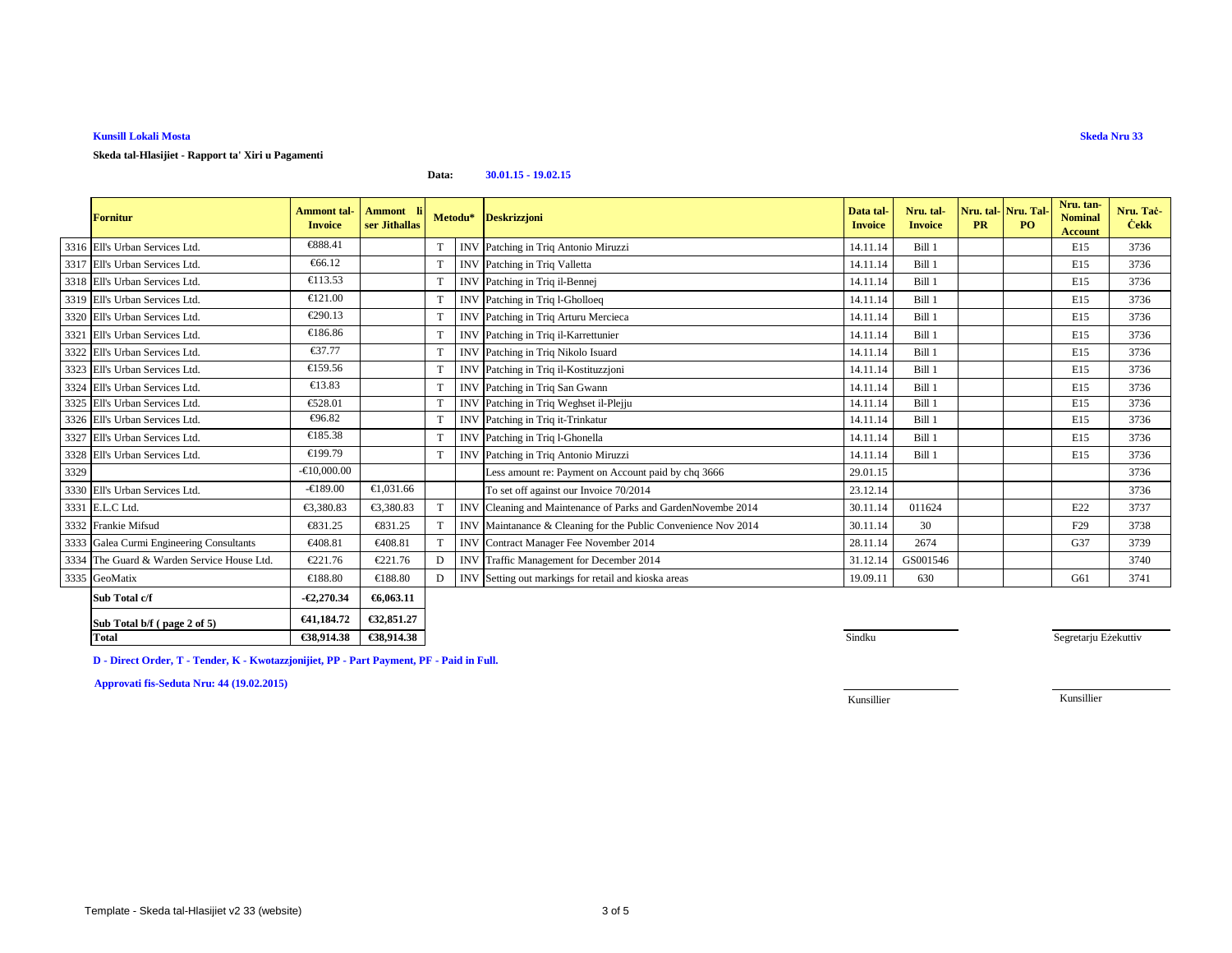# **Kunsill Lokali Mosta**

### **Data:30.01.15 - 19.02.15**

|                   |                                                                                                                                                                                                                                                                                                                                                                                                                                                                                                                                                                                                                                                                                                                 | ser Jithallas |             | Metodu*    | <b>Deskrizzjoni</b>                                                    | Data tal-<br><b>Invoice</b>                                                                                                    | Nru. tal-<br><b>Invoice</b> | Nru. tal-Nru. Tal<br><b>PR</b> | PO.    | <b>Nominal</b><br><b>Account</b> | Nru. Tac-<br><b>Cekk</b> |
|-------------------|-----------------------------------------------------------------------------------------------------------------------------------------------------------------------------------------------------------------------------------------------------------------------------------------------------------------------------------------------------------------------------------------------------------------------------------------------------------------------------------------------------------------------------------------------------------------------------------------------------------------------------------------------------------------------------------------------------------------|---------------|-------------|------------|------------------------------------------------------------------------|--------------------------------------------------------------------------------------------------------------------------------|-----------------------------|--------------------------------|--------|----------------------------------|--------------------------|
| 3336 Jimmy Muscat | €937.50                                                                                                                                                                                                                                                                                                                                                                                                                                                                                                                                                                                                                                                                                                         | €937.50       |             | <b>INV</b> | Bulky Refuse November 2014                                             | 09.12.14                                                                                                                       | $Nov-14$                    |                                |        | J33                              | 3742                     |
|                   | €126.97                                                                                                                                                                                                                                                                                                                                                                                                                                                                                                                                                                                                                                                                                                         | €126.97       | D           |            |                                                                        | 17.12.14                                                                                                                       | 673126                      |                                | 869-14 | K19                              | 3743                     |
|                   | €271.03                                                                                                                                                                                                                                                                                                                                                                                                                                                                                                                                                                                                                                                                                                         |               | T           | <b>INV</b> | Traffic Signs Job No.10242                                             | 11.08.14                                                                                                                       | 19841                       |                                |        | K10                              | 3744                     |
|                   | €563.35                                                                                                                                                                                                                                                                                                                                                                                                                                                                                                                                                                                                                                                                                                         | €834.38       | T           | <b>INV</b> | Road Markings & Thiner                                                 | 16.09.14                                                                                                                       | 19881                       |                                |        | K10                              | 3744                     |
|                   | €214.35                                                                                                                                                                                                                                                                                                                                                                                                                                                                                                                                                                                                                                                                                                         |               | T           | <b>INV</b> | <b>Street Lighting Maintenance</b>                                     | 04.07.14                                                                                                                       | 2100                        |                                |        | <b>T35</b>                       | 3745                     |
|                   | €41.13                                                                                                                                                                                                                                                                                                                                                                                                                                                                                                                                                                                                                                                                                                          |               | T           | <b>INV</b> | <b>Street Lighting Maintenance</b>                                     | 03.04.14                                                                                                                       | 2101                        |                                |        | T35                              | 3745                     |
|                   | €33.75                                                                                                                                                                                                                                                                                                                                                                                                                                                                                                                                                                                                                                                                                                          |               | T           | <b>INV</b> | <b>Street Lighting Maintenance</b>                                     | 13.03.14                                                                                                                       | 2102                        |                                |        | T35                              | 3745                     |
|                   | €48.85                                                                                                                                                                                                                                                                                                                                                                                                                                                                                                                                                                                                                                                                                                          |               | T           | <b>INV</b> |                                                                        | 13.03.14                                                                                                                       | 2103                        |                                |        | T35                              | 3745                     |
|                   | €6.62                                                                                                                                                                                                                                                                                                                                                                                                                                                                                                                                                                                                                                                                                                           |               | T           | <b>INV</b> | <b>Street Lighting Maintenance</b>                                     | 13.03.14                                                                                                                       | 2104                        |                                |        | T35                              | 3745                     |
|                   | €124.04                                                                                                                                                                                                                                                                                                                                                                                                                                                                                                                                                                                                                                                                                                         |               | T           | <b>INV</b> | <b>Street Lighting Maintenance</b>                                     | 13.03.14                                                                                                                       | 2105                        |                                |        | T35                              | 3745                     |
|                   | €33.08                                                                                                                                                                                                                                                                                                                                                                                                                                                                                                                                                                                                                                                                                                          |               | T           | <b>INV</b> | <b>Street Lighting Maintenance</b>                                     | 13.03.14                                                                                                                       | 2106                        |                                |        | T35                              | 3745                     |
|                   | €48.85                                                                                                                                                                                                                                                                                                                                                                                                                                                                                                                                                                                                                                                                                                          |               | T           | <b>INV</b> | <b>Street Lighting Maintenance</b>                                     | 13.03.14                                                                                                                       | 2107                        |                                |        | <b>T35</b>                       | 3745                     |
|                   | €35.62                                                                                                                                                                                                                                                                                                                                                                                                                                                                                                                                                                                                                                                                                                          |               | T           | <b>INV</b> | <b>Street Lighting Maintenance</b>                                     | 13.03.14                                                                                                                       | 2109                        |                                |        | T35                              | 3745                     |
|                   | €19.85                                                                                                                                                                                                                                                                                                                                                                                                                                                                                                                                                                                                                                                                                                          |               | T           |            |                                                                        | 07.04.14                                                                                                                       | 2111                        |                                |        | T35                              | 3745                     |
|                   | €6.28                                                                                                                                                                                                                                                                                                                                                                                                                                                                                                                                                                                                                                                                                                           |               | T           | <b>INV</b> | <b>Street Lighting Maintenance</b>                                     | 07.04.14                                                                                                                       | 2115                        |                                |        | T35                              | 3745                     |
|                   | $-618.86$                                                                                                                                                                                                                                                                                                                                                                                                                                                                                                                                                                                                                                                                                                       | €593.56       | T           | <b>INV</b> | Street Lighting Maintnance (less amount re:paid twice as per chq 3605) | 20.01.14                                                                                                                       | 2037                        |                                |        | T35                              | 3745                     |
|                   | €532.60                                                                                                                                                                                                                                                                                                                                                                                                                                                                                                                                                                                                                                                                                                         | €532.60       | D           | <b>INV</b> | Co-Ordination for Council Magaine Adverts issue no.42, 44, 45 & 46     | 19.02.15                                                                                                                       |                             |                                |        |                                  | 3746                     |
|                   | €416.85                                                                                                                                                                                                                                                                                                                                                                                                                                                                                                                                                                                                                                                                                                         |               | T           | <b>INV</b> | Provision, Maint. & Support of Wide Area ConnectivityJul-Sep 14        | 15.09.14                                                                                                                       | SIN030510                   |                                |        | M81                              | 3747                     |
|                   | €416.85                                                                                                                                                                                                                                                                                                                                                                                                                                                                                                                                                                                                                                                                                                         |               | T           | <b>INV</b> | Provision, Maint. & Support of Wide Area ConnectivityOct-Dec 14        | 19.11.14                                                                                                                       | SIN031069                   |                                |        | M81                              | 3747                     |
|                   | €49.68                                                                                                                                                                                                                                                                                                                                                                                                                                                                                                                                                                                                                                                                                                          | €883.38       |             | <b>INV</b> | E-mail accounts Jul - Sep 14                                           | 19.11.14                                                                                                                       | SIN031137                   |                                |        | M81                              | 3747                     |
|                   | €12,143.53                                                                                                                                                                                                                                                                                                                                                                                                                                                                                                                                                                                                                                                                                                      |               | T           | <b>INV</b> | Collection of Waste Od 2014                                            | 31.10.14                                                                                                                       | 10/14                       |                                |        | N11                              | 3748                     |
|                   | €3,982.50                                                                                                                                                                                                                                                                                                                                                                                                                                                                                                                                                                                                                                                                                                       | €16,126.03    | T           | <b>IN</b>  | Collection of Seperted Waste (Grey Bag) Sep 2014                       |                                                                                                                                |                             |                                |        | N11                              | 3748                     |
|                   | €10.05                                                                                                                                                                                                                                                                                                                                                                                                                                                                                                                                                                                                                                                                                                          |               | $\mathbf D$ | <b>INV</b> | Various Maintenance Items                                              | 29.10.14                                                                                                                       | 34759                       |                                | 879-14 | <b>R07</b>                       | 3749                     |
|                   | €239.24                                                                                                                                                                                                                                                                                                                                                                                                                                                                                                                                                                                                                                                                                                         | €249.29       | D           | <b>INV</b> | Various Maintenance Items                                              | 29.10.14                                                                                                                       | 34758                       |                                | 878-14 | <b>R07</b>                       | 3749                     |
|                   | €20,283.71                                                                                                                                                                                                                                                                                                                                                                                                                                                                                                                                                                                                                                                                                                      | €20,283.71    |             |            |                                                                        |                                                                                                                                |                             |                                |        |                                  |                          |
|                   | 3337 Karta Converters Ltd.<br>3338 Koperattiva Tabelli u Sinjali<br>3339 Koperattiva Tabelli u Sinjali<br>3340 The Lighthouse Keepers<br>3341 The Lighthouse Keepers<br>3342 The Lighthouse Keepers<br>3343 The Lighthouse Keepers<br>3344 The Lighthouse Keepers<br>3345 The Lighthouse Keepers<br>3346 The Lighthouse Keepers<br>3347 The Lighthouse Keepers<br>3348 The Lighthouse Keepers<br>3349 The Lighthouse Keepers<br>3350 The Lighthouse Keepers<br>3351 The Lighthouse Keepers<br>3352 Marierise Schembri<br>3353 MITA<br>3354 MITA<br>3355 MITA<br>3356 Northern Cleaning Group Ltd.<br>3357 Northern Cleaning Group Ltd.<br>3358 R&G Hardware Stores<br>3359 R&G Hardware Stores<br>Sub Total c/f |               |             |            | £38 014 38<br>£38 014 38                                               | INV Maxi toilet paper 2Ply 650 shets<br><b>Street Lighting Maintenance</b><br><b>Street Lighting Maintenance</b><br><b>INV</b> |                             | 30.12.14 NCGrec41/14           |        |                                  |                          |

| page $3$ of $5$ )<br>Sub Total b/f ( | CJ0.714.JO | CJ0.714.J0 |
|--------------------------------------|------------|------------|
| <b>Total</b>                         | 959,198,09 | €59,198.09 |
|                                      |            |            |

Segretarju Eżekuttiv

**Skeda Nru 33**

**D - Direct Order, T - Tender, K - Kwotazzjonijiet, PP - Part Payment, PF - Paid in Full.**

**Approvati fis-Seduta Nru: 44 (19.02.2015)**

Kunsillier

Kunsillier